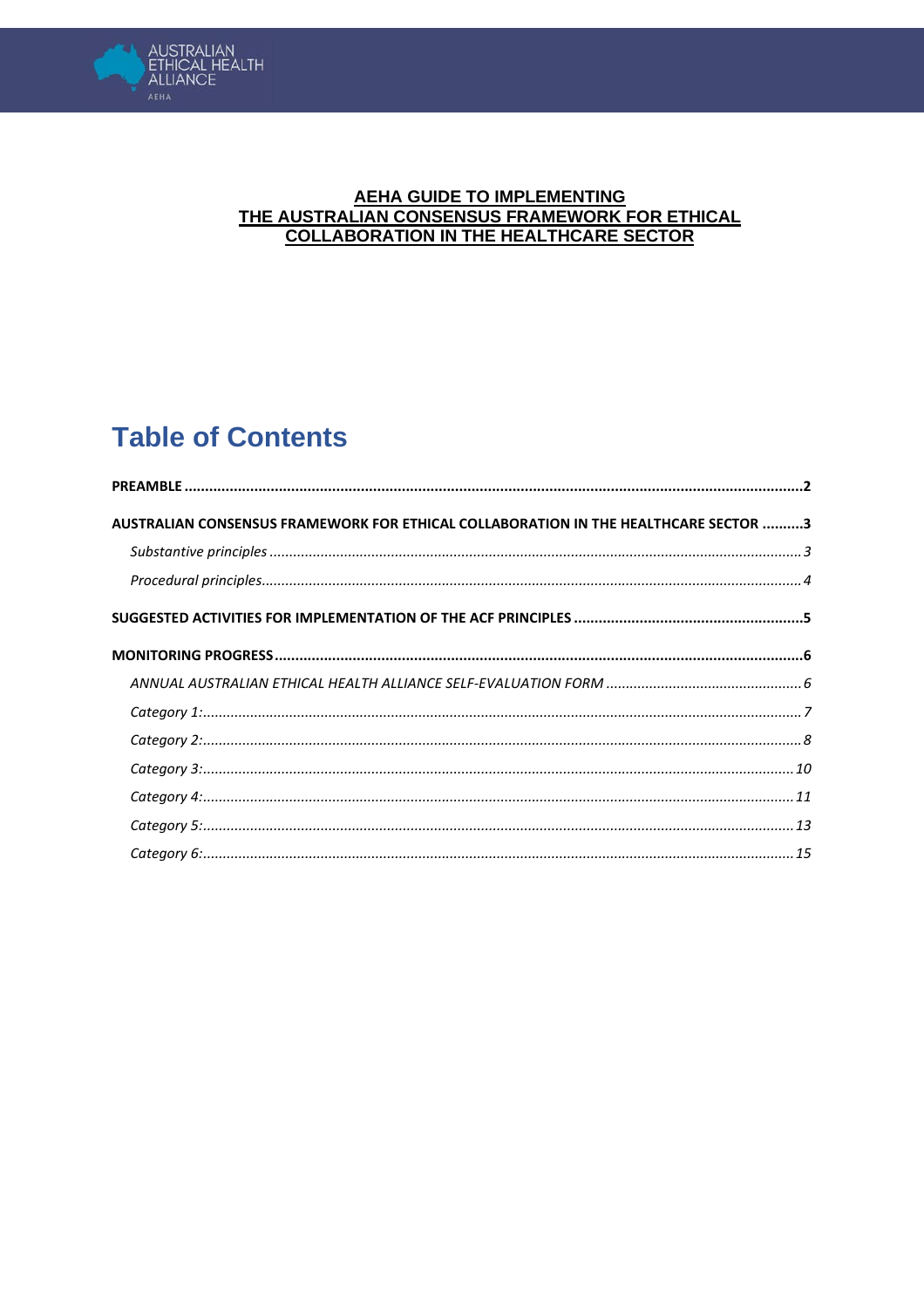

## <span id="page-1-0"></span>PREAMBLE

The Australian Ethical Health Alliance was formed in 2019 to promote the implementation of the ACF. More specifically, the Australian Ethical Health Alliance seeks to facilitate ethical behaviour at the organisational level, provide general guidance to organisations, and encourage and monitor reporting of activities directly related to the principles outlined in the ACF.

The Australian healthcare system is of high quality and integrity and is respected globally. This is evident in the exceptional outcomes of the care provided by Australian health services and practitioners, the opportunities for health education, the believed strength of the health work force, the high global standing of Australian health and biomedical research, and the renowned processes that are in place for the regulation and subsidisation of health technologies.

Despite the Australian healthcare system providing excellent outcomes for the community, it is currently facing a number of persisting and newly emerging challenges. These include: significant fragmentation of healthcare delivery due, in part, to complexities involved in working in a federal system of government, funding and delivery of healthcare between the public and private sector, the ongoing inequitable access to healthcare experienced by different communities and populations of patients, the increasing costs of care and increasing out-ofpocket healthcare expenses experienced by patients and their families, ongoing limitations of funding available for research, and increasing personal and professional difficulties faced by health practitioners in delivering healthcare to their patients and to the community more broadly.

As a consequence of these challenges, it is increasingly apparent that there is a growing erosion of trust in the design and delivery of healthcare including the health professions, scientific community, healthcare industries, government and consumer groups. In addition to this, the social values of health sector stakeholders are being questioned due to a perceived lack of leadership, transparency, and accountability, conflicts of interest, regulatory failures and power imbalances.

Continuing to deliver high-quality healthcare is an important social good that people rely on for their survival, security and flourishing. Access to high-quality healthcare is also an important mediator of justice in the community to which all are committed and have a stake. The challenges identified within the health sector thus require social and ethical solutions that are not only the responsibility of individuals, but also of organisations that are required to collaborate for common good and mutual benefit.

Since 2010, the Asia Pacific Economic Cooperation (APEC) has supported the development of statements articulating ethical principles for business and the healthcare sector in order to maximise the interest of patients and consumers, enhance access to safe and effective healthcare and build public trust. In an effort to achieve this within Australia, the *Australian Consensus Framework for Ethical Collaboration in the Healthcare Sector* (ACF) was developed in 2018 and has been endorsed by almost all of the Australian federal, state and territory health ministers. It was developed in collaboration with a host of Australian professional health bodies, industry organisations, hospital and health services associations, regulators, patient and advocacy groups and other related organisations.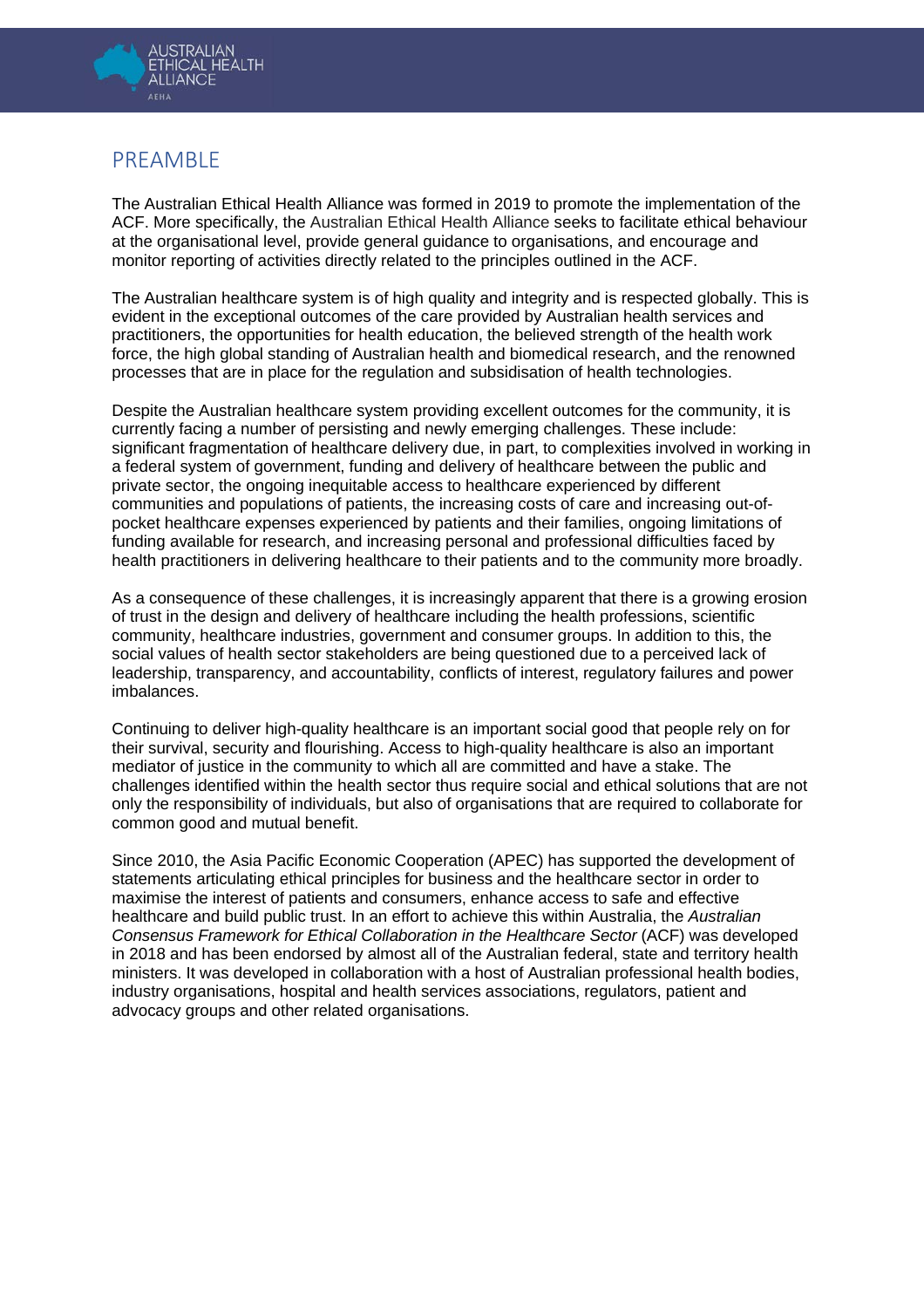

## <span id="page-2-0"></span>AUSTRALIAN CONSENSUS FRAMEWORK FOR ETHICAL COLLABORATION IN THE HEALTHCARE SECTOR

The ACF describes the values and ethical principles that should form the basis of collaboration and interaction among organisations in the health sector. These principles aim to:

- Promote collaboration and interaction among healthcare sector organisations and those who work within them that benefits patients, consumers, communities, populations, healthcare systems and the healthcare sector.
- Encourage dialogue, trust and respect between and amongst organisations in the healthcare sector.
- Enhance the integrity and trustworthiness of organisations in the healthcare sector.
- Promote public confidence and trust in healthcare sector organisations by demonstrating a shared commitment to integrity and ethics.

While the ACF principles are fundamental and integral to the activities of all organisations in the health sector, they may be more or less salient in different contexts, and may be specified and balanced in different ways by different organisations.

## <span id="page-2-1"></span>Substantive principles

Those working together and/or making collaborative judgements and decisions should give due consideration to:

- **Benefit and welfare:** Acting in ways that advance the health, wellbeing and interests of patients, consumers, communities, populations, healthcare systems and the healthcare sector, and that avoid or minimise harm.
- **Justice:** Fair distribution of access, opportunities, and privileges, and reduction of socio-political and economic inequity. Justice also refers to fairness in the processes that allocate resources and resolve disputes.
- **Respect** for patients, consumers, communities, students, educators, colleagues and organisations: All interactions and activities are respectful of the dignity, worth, rights, beliefs, values, preferences, customs and cultural heritage of all involved.
- **Solidarity:** A collective commitment to equitably sharing costs and benefits for the good of a group, community, nation or global population.
- **Effectiveness, efficiency, safety, sustainability:** Continuous commitment to improving outcomes in healthcare through promotion of responsible innovation, generation and utilisation of evidence, economic cooperation, reduction of waste, and productive utilisation of limited resources.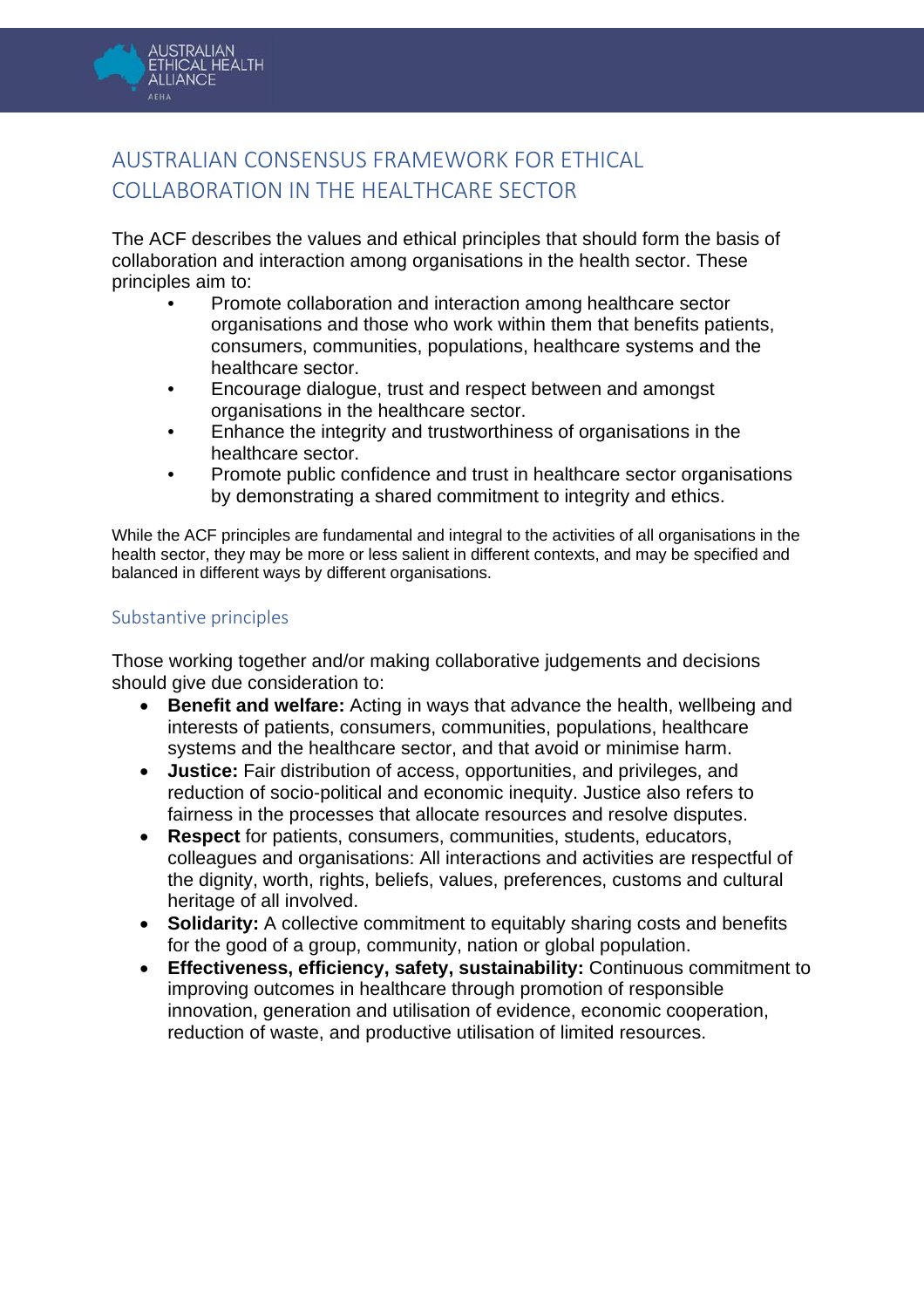

## <span id="page-3-0"></span>Procedural principles

Collaborations and interactions should be characterised by:

- **Honesty:** Those engaged in collaborations are truthful in all their interactions.<br>• Integrity: Those engaged in collaborations are alert to competing and
- **Integrity:** Those engaged in collaborations are alert to competing and conflicting personal, professional and organisational interests and to the management of bias.
- **Reflexivity:** There is ongoing critical reflection on the values, principles and evidence underpinning collaborative judgments and actions.
- **Transparency:** The processes of collaboration, and the values, principles and evidence upon which decisions are made, are open to scrutiny.
- **Inclusiveness and shared understanding**: All relevant stakeholders should participate in collaborations in order to learn from one another and work together respectfully to generate mutually agreed outcomes.
- **Responsibility and accountability**: Those involved in collaborative processes take responsibility for, are able to explain, and are accountable for, their actions and decisions.
- **Reasonableness:** Those involved in collaborations act, and make decisions, on the basis of rationales that are widely accepted as relevant and fair.
- **Testability:** The judgments and decisions made by those engaging in collaboration are open to independent verification and revision.
- **Revisability**: There are procedures in place for appeals and for revising collaborative judgments and decisions in the light of challenges to them.
- **Oversight:** There are mechanisms in place to ensure that the principles described above are given due consideration.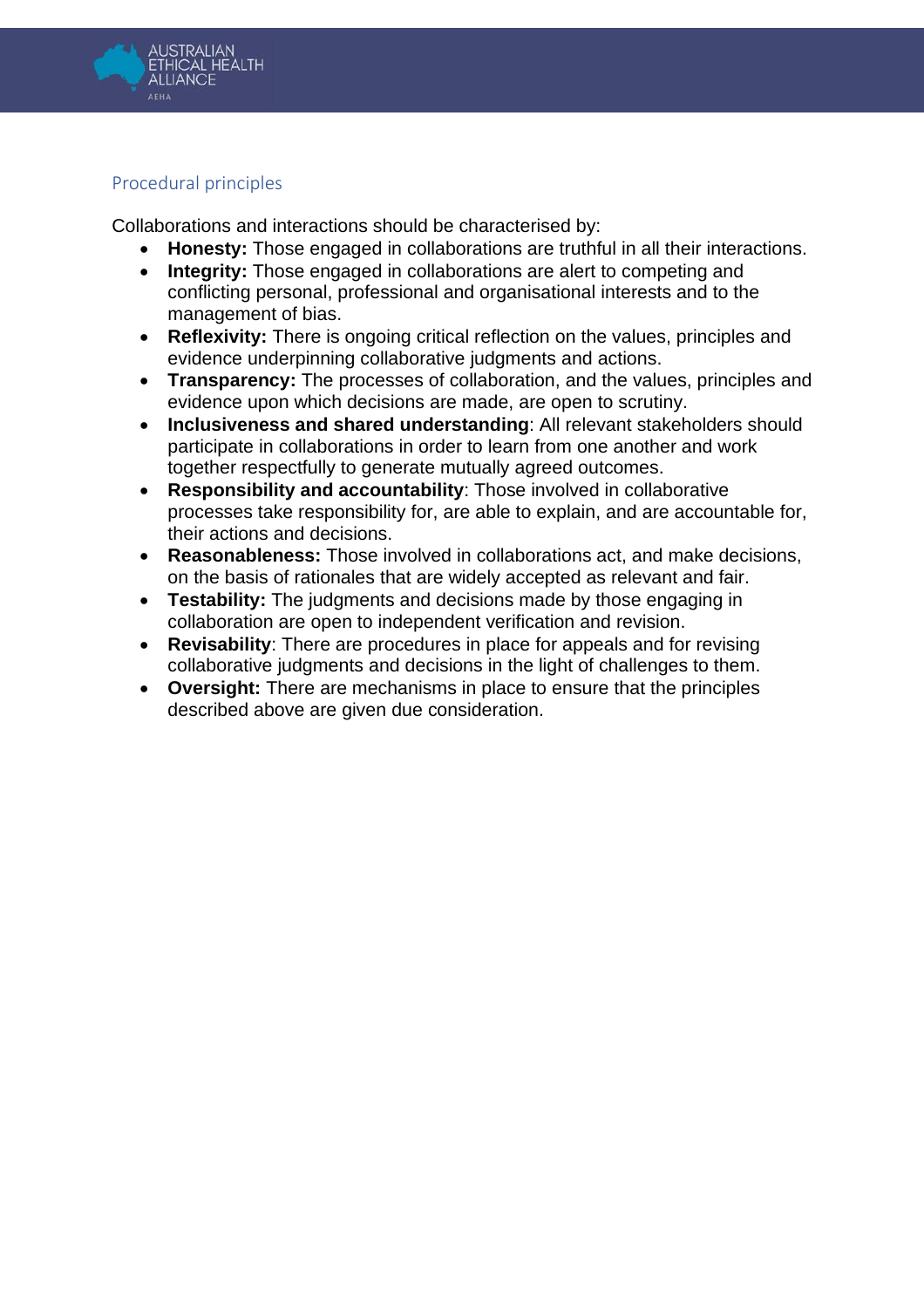

## <span id="page-4-0"></span>SUGGESTED ACTIVITIES FOR IMPLEMENTATION OF THE ACF PRINCIPLES

The principles outlined in the ACF can be translated into a wide variety of practical activites that can be used by member organisations to guide both their own internal processes and their outward-facing activities.

Different activities will be more or less useful to different organisations depending upon their membership, structure and remit. The self-evaluation tablee provide some suggestions as to how organisations might align their practices and policies with the ACF principles. They are suggestions only and, therefore, member organisations may wish to tailor some or all of the implementation activities to their own needs.

Member organisations are encouraged to implement as many of the activities as possible, and to generate their own implementation activities (which can be shared with other member organisations).

Existing policies, guidelines, codes and processes might be broadly consistent with ACF principles, even if the ACF was not used in their development. The important thing here, is that the principles outlined in the ACF are broadly captured in existing documents and processes.

If any of the activities are not applicable to a particular organisation, this can simply be indicated and explained.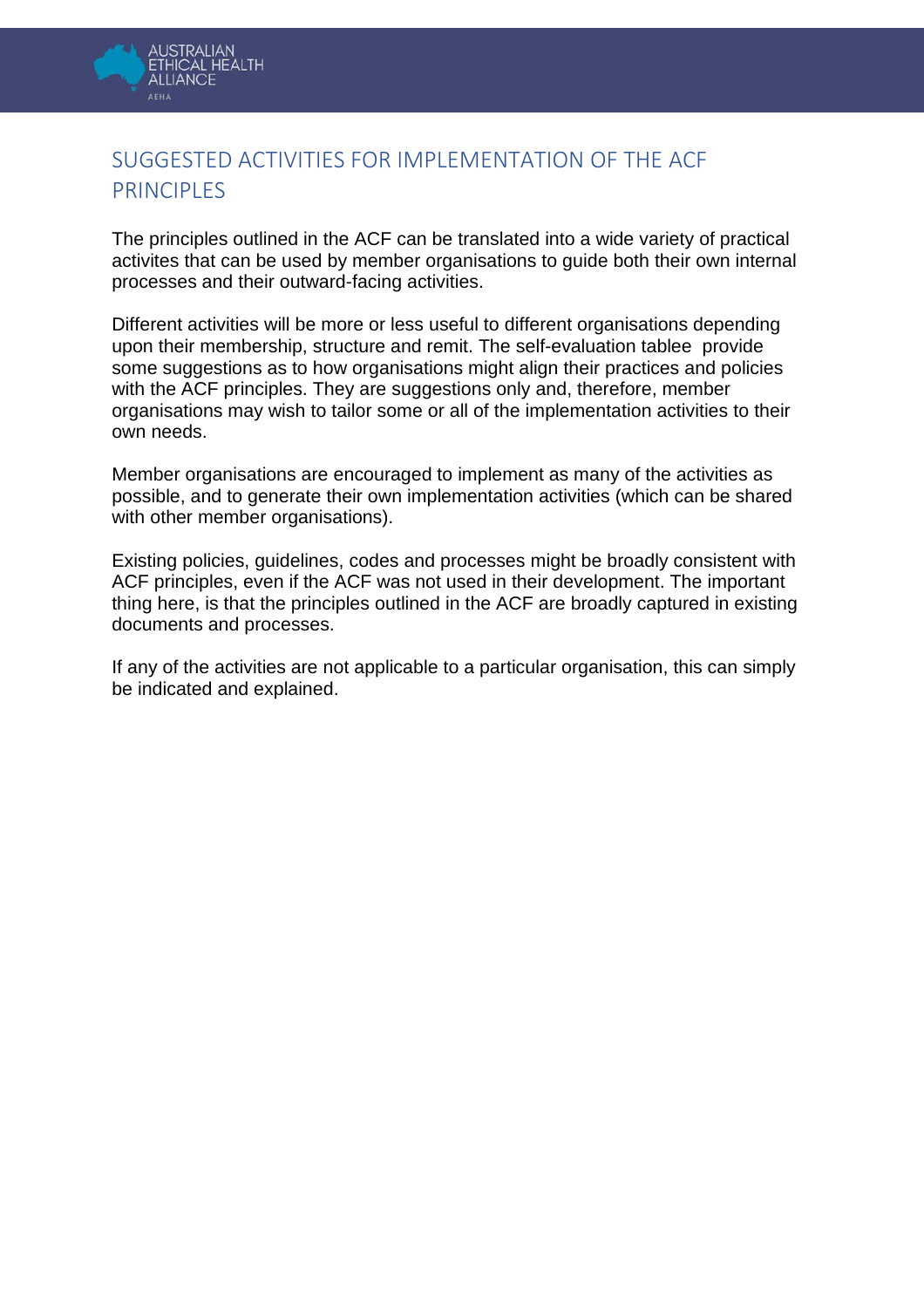

## <span id="page-5-0"></span>MONITORING PROGRESS

All member organisations are asked to submit an annual self-evaluation form – via [members@ethicalhealth.org.au](mailto:members@ethicalhealth.org.au) – to be shared amongst member organisations.

In addition to these annual self-evaluations, member organisations may wish to outline their progress or describe their plans at regular checkpoints throughout a year.

Each annual submission should be an extension of the previous submission – ie member organisations are asked to add comments in the 'Progress to date' column following their previous year's submission (not overriding) so that developments can be tracked from year to year.

An AEHA completion certificate will be provided following successful completion of the *Self-Evaluation Form*.

## <span id="page-5-1"></span>ANNUAL AUSTRALIAN ETHICAL HEALTH ALLIANCE SELF-EVALUATION FORM

**Date:** 23 December 2021

**Evaluation period (calendar year):** 2021

**Organisation/company name:** Royal Australasian College of Surgeons

**Evaluating person's name:** John Biviano

**Organisation/company role:** Chief Executive Officer

**Email:** [mark.morgan@surgeons.org](mailto:mark.morgan@surgeons.org)

**Phone:** 08 8239 1000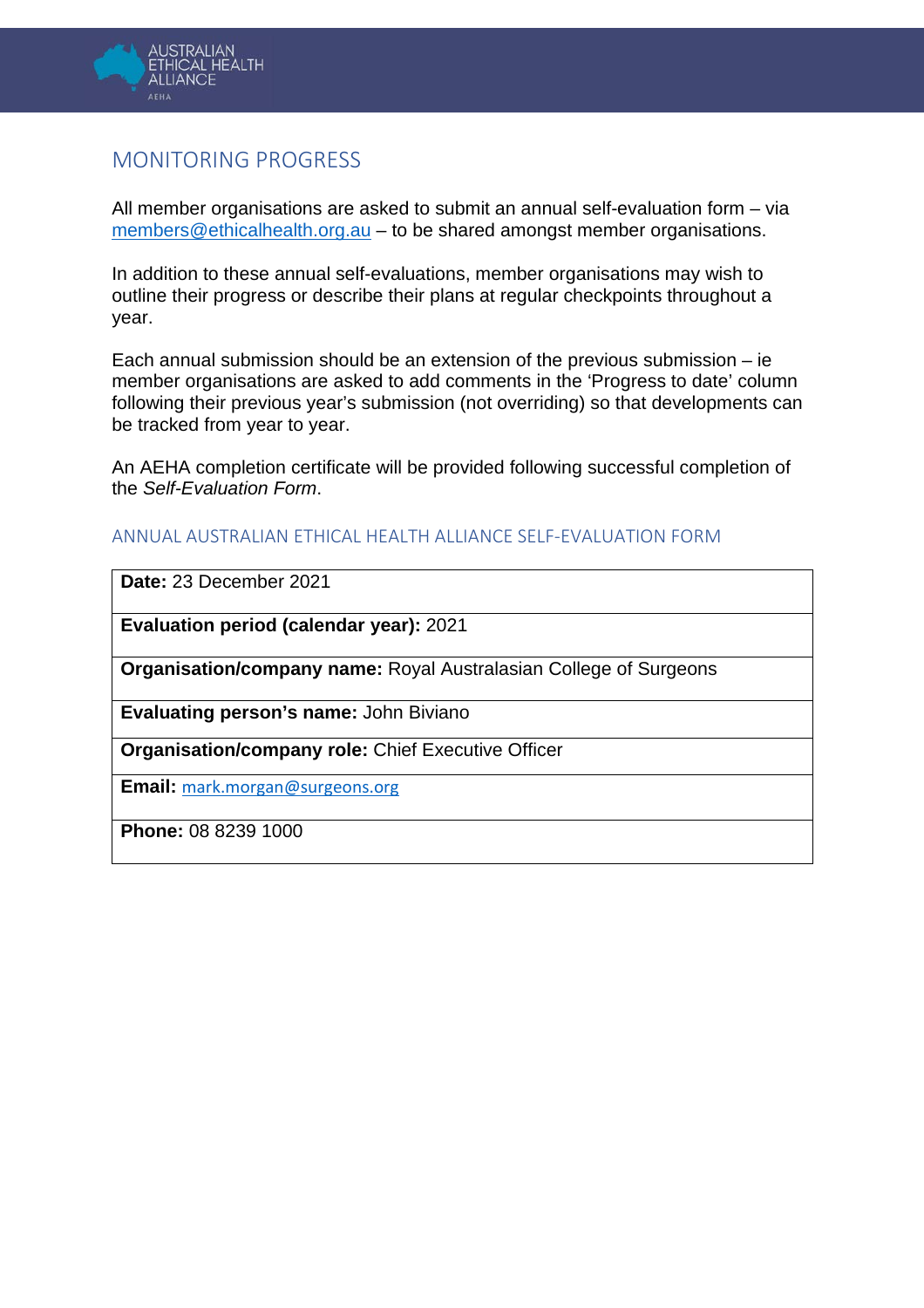

## <span id="page-6-0"></span>Category 1:

#### **We have ensured that ACF principles are incorporated into our processes, policies, guidelines and statements.**

#### **Exemplars from AEHA organisations**

- The ACF principles are reflected (explicitly or implicitly) in
	- **Over-arching policies, processes, statements** e.g., Vision; Mission statement; Strategic plan; Priorities; Code of Conduct; Code of Practice; Constitution; Values statements; Code of Ethics; Privacy policies
	- **Specific procedures** e.g., Governance Processes; Committee terms of reference; Internal delegations; Recruitment processes; Decision-making processes (including but not limited to explicitly "ethical" decisions); Procurement processes
	- **External industry, professional or government policies, processes and statements** that the organisation is a signatory to.
- Policies, processes and statements that are not consistent with ACF are identified and amended accordingly
- There are standing agenda items related to ACF principles at all meetings
- There is a staff member or committee that is explicitly tasked with ensuring that ACF principles (or similar) are reflected in the organisation's policies, processes and statements

| <b>Processes currently in</b><br>place                                                                                                                                                                                                                                                                 | <b>Developments since last</b><br>report | Goals for next 12 months |
|--------------------------------------------------------------------------------------------------------------------------------------------------------------------------------------------------------------------------------------------------------------------------------------------------------|------------------------------------------|--------------------------|
| The ACF principles are<br>reflected in RACS' values<br>mission statement and<br>vision, as well as the<br>College's constitution and<br>Fellows' Code of Conduct.<br>These are all made public<br>through the RACS website.<br>The College is willing for<br>these to be shared with<br>other members. | N/A                                      | N/A                      |

**Do you have any resources relevant to this activity category that you would be willing to share with other AEHA members?**

As highlighted above, the College maintains an existing vision, mission, values and [constitution.](https://www.surgeons.org/about-racs/about-the-college-of-surgeons/our-values-constitution) We also take a transparent approach to reporting on our progress in relation to ethical matters and we publish a number of comprehensive resources which are available through the RACS website, and also sent to our members.

These resources include (but are not limited to):

- RACS Indigenous Health Position Paper
- RACS Annual report
- The annual Building Respect and Improving Patient Safety Progress Report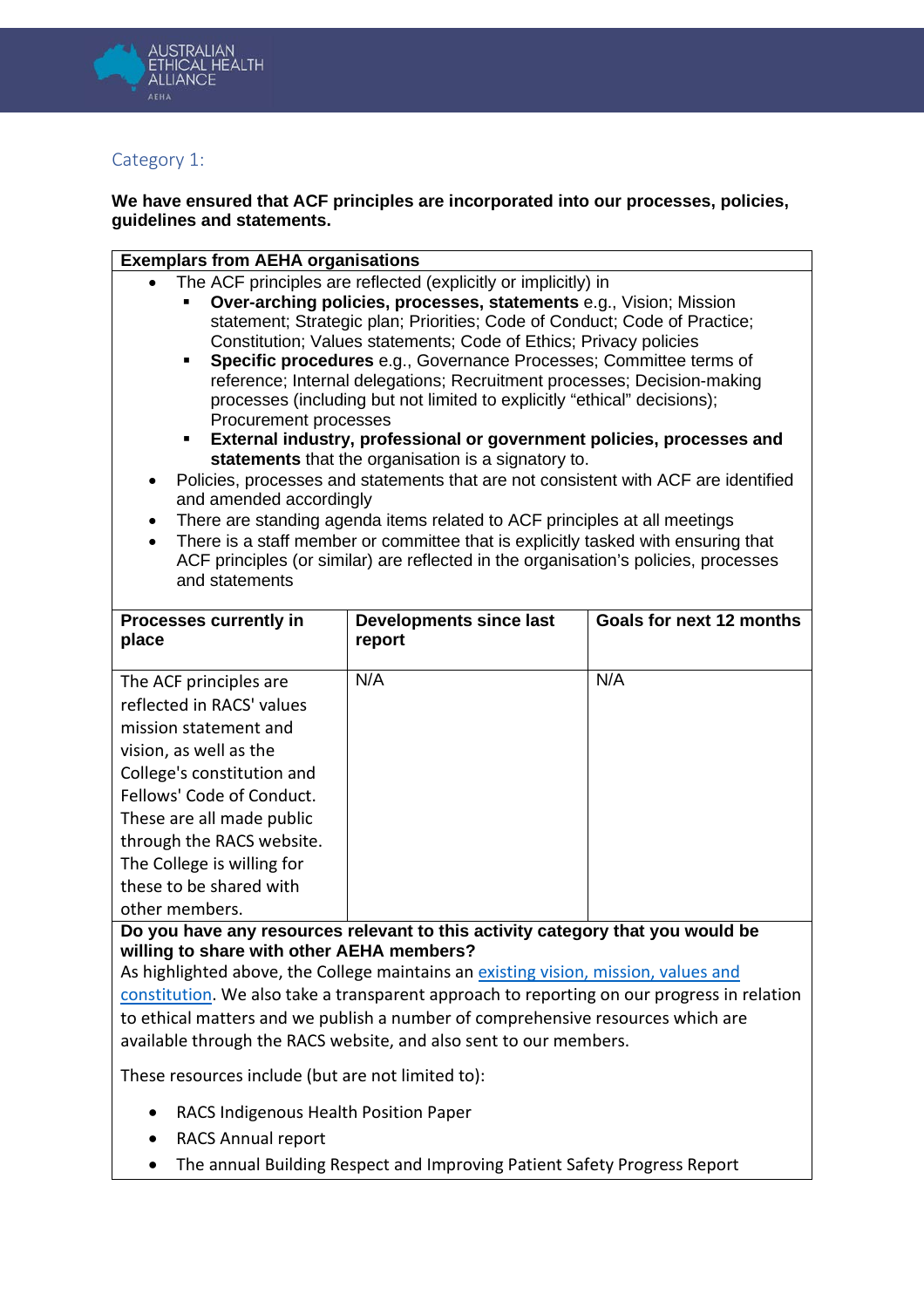

• Biennial Diversity and Inclusion Plan progress update.

We would be happy for these (and other publicly available materials) to be made available to and shared with AEHA member organisations if this would be of benefit.

## <span id="page-7-0"></span>Category 2:

**We have reviewed our organisational culture to identify where culture change is necessary in order to promote alignment with ACF principles (beyond the formal culture-shaping policies and processes described in Activity 1).**

#### **Exemplars from AEHA organisations** • Culture surveys are conducted internally or by an external organisation; findings are presented to and acted on by relevant parties

- Initiatives and processes are in place to support positive culture e.g., gender; diversity and inclusion; respect; staff support; cultural competency; discrimination; bullying and harassment
- Criteria are in place to ensure that prospective employees, officers and members of the organisation are educated about and express a commitment to professional and ethical behaviours expected of them
- Groups or networks are established within the organisation to support a positive culture and initiate cultural change where necessary
- Organisation has policies and processes for culture development that reflect ACF principles
- There is a staff member or committee that is explicitly tasked with ensuring that the organisation's culture aligns with the ACF

| Processes currently in<br>place                                                                                                                                                                                                                                                                                                                                                                                  | <b>Developments since last</b><br>report                                                                                                                                                                                                                                                                                                                                                                                                                                                              | Goals for next 12 months                                                                                                                                                                                                                                                                                                                                                                                                                               |
|------------------------------------------------------------------------------------------------------------------------------------------------------------------------------------------------------------------------------------------------------------------------------------------------------------------------------------------------------------------------------------------------------------------|-------------------------------------------------------------------------------------------------------------------------------------------------------------------------------------------------------------------------------------------------------------------------------------------------------------------------------------------------------------------------------------------------------------------------------------------------------------------------------------------------------|--------------------------------------------------------------------------------------------------------------------------------------------------------------------------------------------------------------------------------------------------------------------------------------------------------------------------------------------------------------------------------------------------------------------------------------------------------|
| RACS has invested<br>significant time and<br>resources into mandatory<br>training for its members to<br>promote a respectful<br>culture in the practice of<br>surgery.<br>In 2016 RACS created its<br>first Diversity and Inclusion<br>Plan. We made this specific<br>commitment as part of our<br>wider work to build a<br>culture of respect in<br>surgery. The RACS Diversity<br>and Inclusion Plan sets five | 1. In 2018, RACS engaged<br>evaluation professionals Thread<br>Consulting to prepare a<br>comprehensive evaluation<br>framework for the Building<br><b>Respect Improving Patient</b><br>Safety Initiative. This<br>framework enables RACS to<br>assess the reach and impact of<br>the Building Respect Initiative<br>over the short, medium and<br>long term (at the 3, 5 and 10<br>year marks). Implementation<br>of Phase 1 of the evaluation<br>framework commenced in<br>November 2018; the final | 1. The findings and<br>recommendations of both phases<br>of evaluation (as highlighted in<br>column 2) have been presented<br>to a newly convened Expert<br>Advisory Group 2021, whose task<br>it is to formulate<br>recommendations to RACS<br>Council regarding future college-<br>wide activity under the Building<br>Respect initiative.<br>2. RACS will launch a new anti-<br>racism working group which will<br>meet for the first time in 2022. |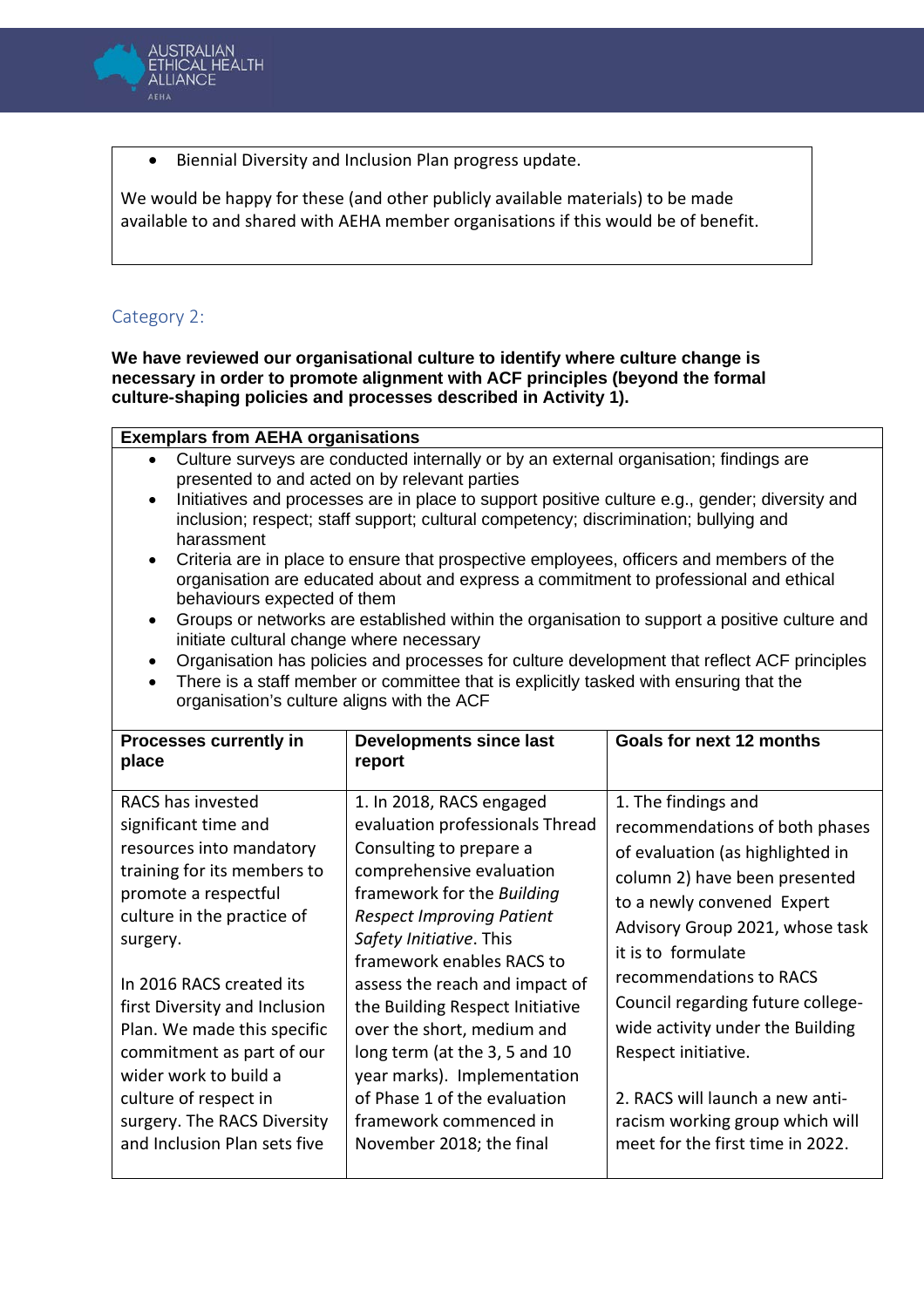

| objectives that the College is<br>report was delivered to RACS                            |
|-------------------------------------------------------------------------------------------|
| Council in June 2019.<br>working towards:                                                 |
| • inclusive culture and                                                                   |
| leadership excellence<br>Phase 2 evaluation commenced                                     |
|                                                                                           |
| • gender equity<br>in February 2021 and all                                               |
| • inclusion of diversity<br>activities envisaged as part of                               |
| this process have been<br>groups                                                          |
| · diverse representation on<br>completed. In addition, the                                |
| Boards and in leadership<br>process was augmented with a                                  |
| series of key external<br>roles                                                           |
| stakeholder interviews.<br>• benchmarking and                                             |
| reporting.                                                                                |
| The evaluation process has now                                                            |
| concluded, with the delivery of<br>While the College has                                  |
| always recognised that<br>a final report and                                              |
| recommendations available on<br>cultural change takes time, a                             |
| review of the Diversity and<br>the RACS website.                                          |
| Inclusion Plan recently                                                                   |
| highlighted that RACS has<br>2. RACS now has a dedicated                                  |
| made significant progress<br><b>Health Policy and Advocacy</b>                            |
| Committee. All issues related to<br>against these metrics.                                |
| the AEHA fall under the                                                                   |
| auspicies of this committee,                                                              |
| and regular reports and                                                                   |
| updates are provided by a staff                                                           |
|                                                                                           |
| member who is assigned with                                                               |
| responsibility for overseeing                                                             |
| ethical healthcare.                                                                       |
|                                                                                           |
| Do you have any resources relevant to this activity category that you would be willing to |
| share with other AEHA members?                                                            |
| Please see the <b>About Respect</b> page on the RACS website.                             |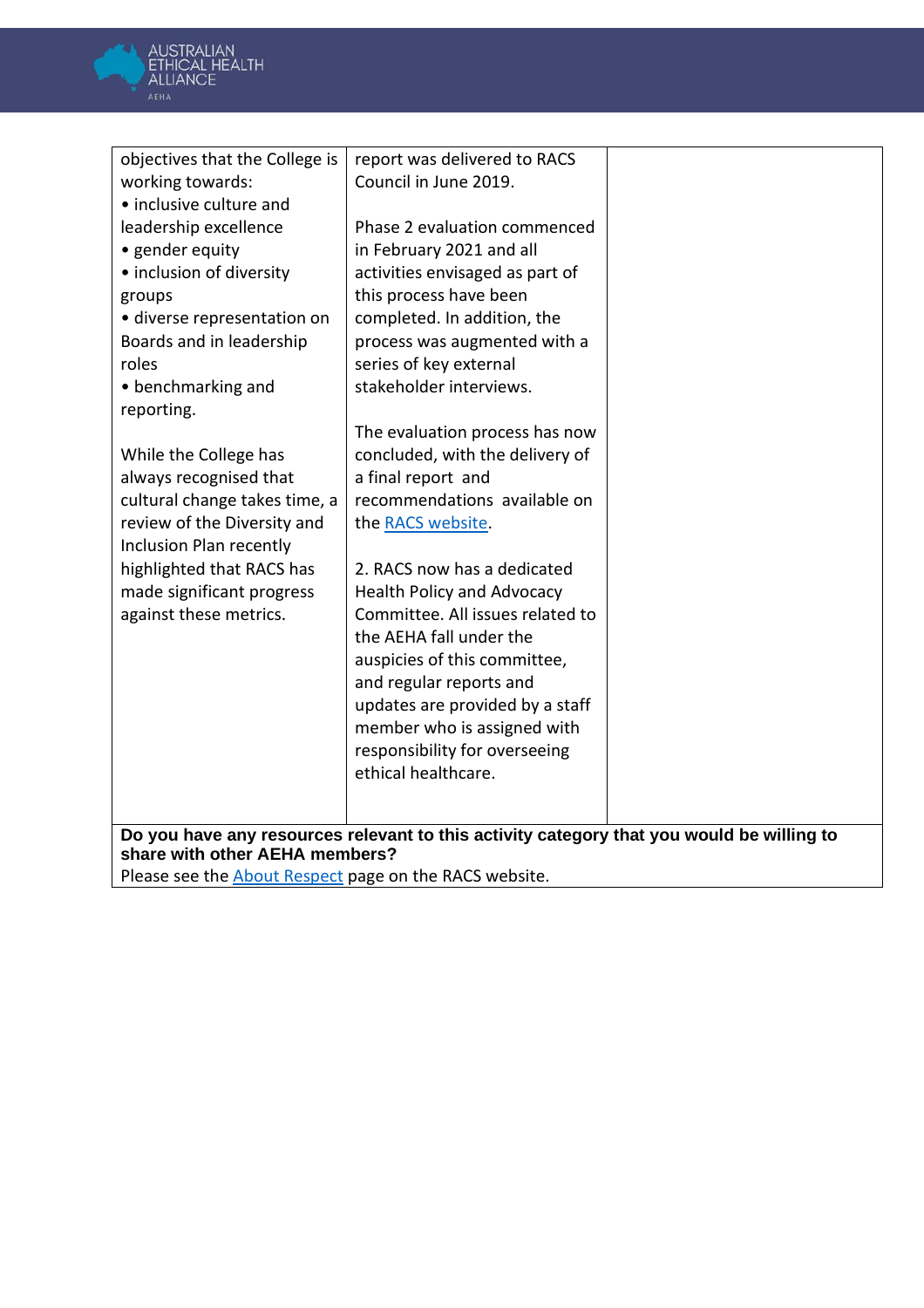

## <span id="page-9-0"></span>Category 3:

### **We have explicitly integrated the ACF principles into our internal and external (including member and public) communications.**

#### **Exemplars from AEHA organisations**

- ACF principles are made explicit on organisation intranet and website
- Commitment to ACF principles is articulated on intranet and website
- ACF principles is mentioned in internal and external communications
- Published guidelines, media releases, policy submissions, position statements, presentations, speeches, social media posts (etc) reflect ACF principles
- Protocol is in place for acknowledging traditional land owners at meetings and presentations
- Internal and external communications are checked for consistency with ACF principles
- Organisation has policies and processes for media and communications that reflect ACF principles
- There is a staff member or committee that is explicitly tasked with ensuring that ACF principles (or similar) are reflected in the organisation's communications

| <b>Processes currently in</b><br>place                                                                                                                                                                                                                                                                                                                                                                                                      | <b>Developments since last</b><br>report                                                                                                                   | Goals for next 12 months                                                                                  |
|---------------------------------------------------------------------------------------------------------------------------------------------------------------------------------------------------------------------------------------------------------------------------------------------------------------------------------------------------------------------------------------------------------------------------------------------|------------------------------------------------------------------------------------------------------------------------------------------------------------|-----------------------------------------------------------------------------------------------------------|
| RACS is committed to<br>promoting the ACF<br>principles to our<br>membership and<br>stakeholders. We have a<br>specific advocacy<br>newsletter titled 'Advocacy<br>in Brief which regularly<br>features a dedicated news<br>section on AEHA and other<br>ethical issues. This includes<br>regularly informing the<br>readership about the work<br>of the AEHA and how they<br>can find out more<br>information about the ACF<br>principles. | In the past twelve months<br>we have also begun<br>featuring regular updates<br>on ethical health and the<br>AEHA in our magazine<br><b>Surgical News.</b> | Continue to promote ethical<br>healthcare and the AEHA<br>through our various<br>communications channels. |
|                                                                                                                                                                                                                                                                                                                                                                                                                                             | Do vou have any resources relevant to this activity category that you would be                                                                             |                                                                                                           |

ou have any resources relevant to this activity category tnat you woul<mark>d be</mark> **willing to share with other AEHA members?**

All our regular publications are available on the website. AEHA members are welcome to be added to the *Advocacy in Brief* distribution list by emailing [RACS Advocacy.](mailto:RACS.Advocacy@surgeons.org)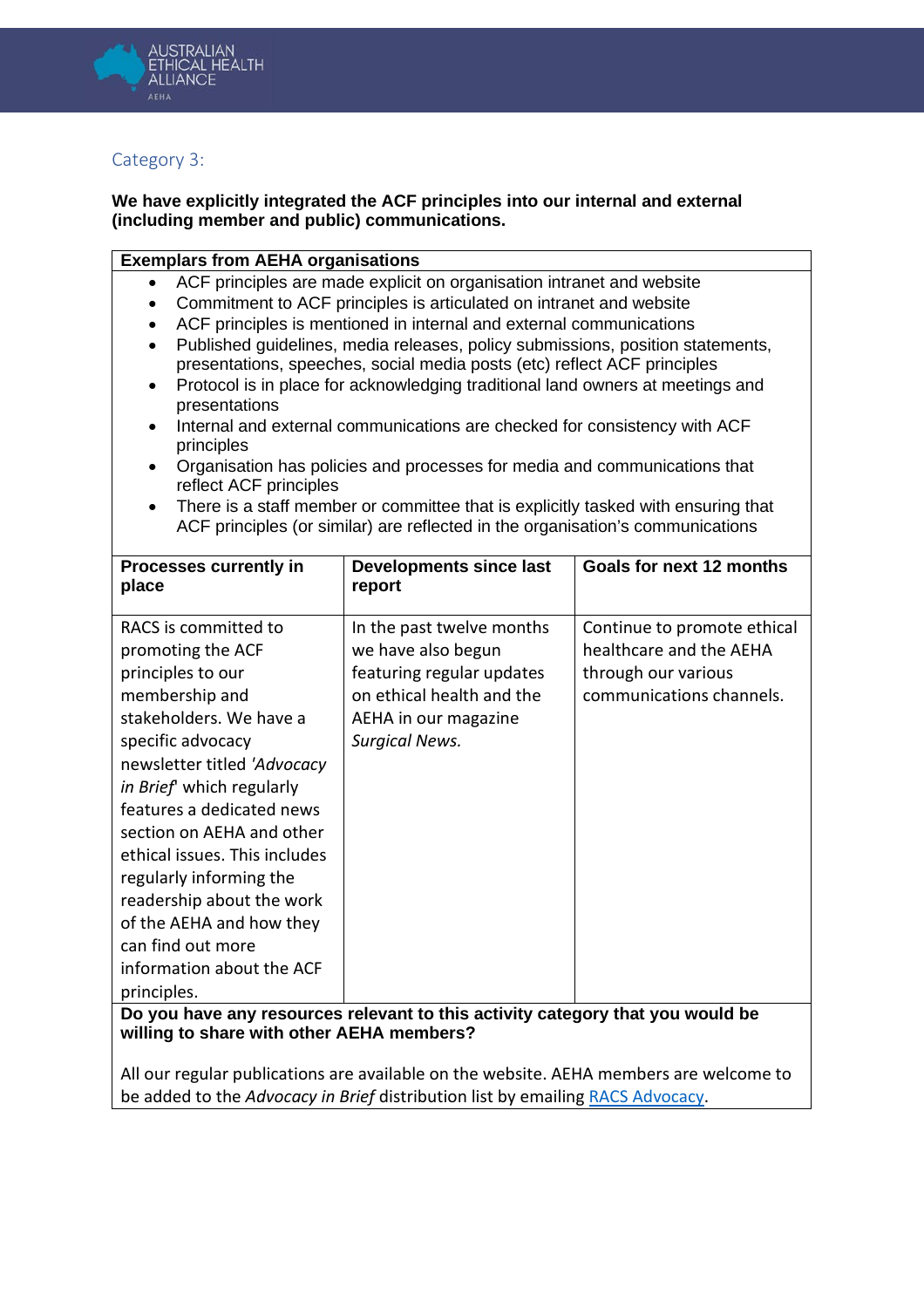

## <span id="page-10-0"></span>Category 4:

#### **We provide education or access to education for staff and members about ethics and about the ACF principles**

| <b>Exemplars from AEHA organisations</b>                                                                                                                                                                                                                                                                                                                                                                                                                                                         |                                                                                                                                |                                                    |  |
|--------------------------------------------------------------------------------------------------------------------------------------------------------------------------------------------------------------------------------------------------------------------------------------------------------------------------------------------------------------------------------------------------------------------------------------------------------------------------------------------------|--------------------------------------------------------------------------------------------------------------------------------|----------------------------------------------------|--|
| ACF principles are included or reflected in induction and training of staff, officers<br>$\bullet$                                                                                                                                                                                                                                                                                                                                                                                               |                                                                                                                                |                                                    |  |
| and members<br>Staff, officers and members are informed about and supported to attend AEHA<br>events and other events that are relevant to ACF principles<br>Ethics sessions are included in meetings, educational sessions and other<br>$\bullet$<br>organisational activities (including but not limited to sessions specifically on ACF<br>principles)<br>Training modules on the ACF principles and/or on other ethical or cultural codes,<br>$\bullet$                                      |                                                                                                                                |                                                    |  |
| $\bullet$<br>communications                                                                                                                                                                                                                                                                                                                                                                                                                                                                      | frameworks or issues are available<br>Articles and weblinks relating to the ACF principles are included in regular             |                                                    |  |
| $\bullet$                                                                                                                                                                                                                                                                                                                                                                                                                                                                                        | Staff, officers and members are given opportunity to identify their ongoing<br>ethical/cultural training and development needs |                                                    |  |
| Coaching and development opportunities are provided to leaders to ensure they<br>$\bullet$<br>model and promote appropriate ethical and cultural behaviour.<br>Codes of Conduct, Codes of Ethics, Vision statements (etc) are communicated to<br>$\bullet$<br>staff, officers and members<br>Organisation has policies and processes for education that reflect ACF principles<br>$\bullet$<br>There is a staff member or committee that is explicitly tasked with ethical/cultural<br>education |                                                                                                                                |                                                    |  |
|                                                                                                                                                                                                                                                                                                                                                                                                                                                                                                  |                                                                                                                                |                                                    |  |
|                                                                                                                                                                                                                                                                                                                                                                                                                                                                                                  |                                                                                                                                |                                                    |  |
| Processes currently in<br>place                                                                                                                                                                                                                                                                                                                                                                                                                                                                  | <b>Developments since last</b><br>report                                                                                       | Goals for next 12 months                           |  |
| Please see category three<br>for information of<br>promotion of ACF<br>principles.                                                                                                                                                                                                                                                                                                                                                                                                               | The College has regular all<br>staff meetings with a focus<br>on staff development and<br>ethical behaviours.                  | Continue to promote values<br>and ethics to staff. |  |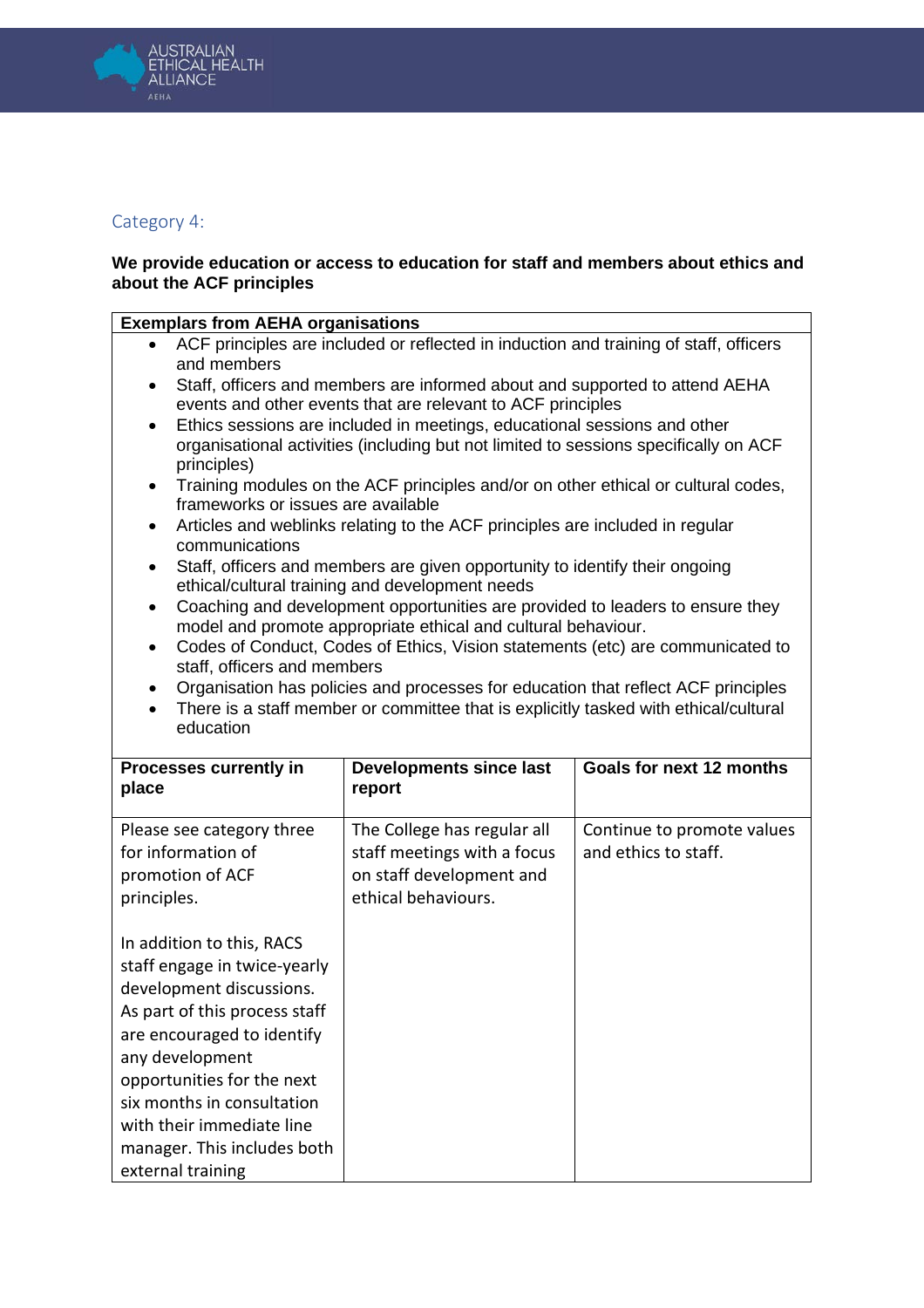

| opportunities, as well as                        |                                                                                |  |
|--------------------------------------------------|--------------------------------------------------------------------------------|--|
| internal opportunities                           |                                                                                |  |
| through the College's online                     |                                                                                |  |
| learning platform 'Thrive'.                      |                                                                                |  |
| willing to share with other AEHA members?<br>N/A | Do you have any resources relevant to this activity category that you would be |  |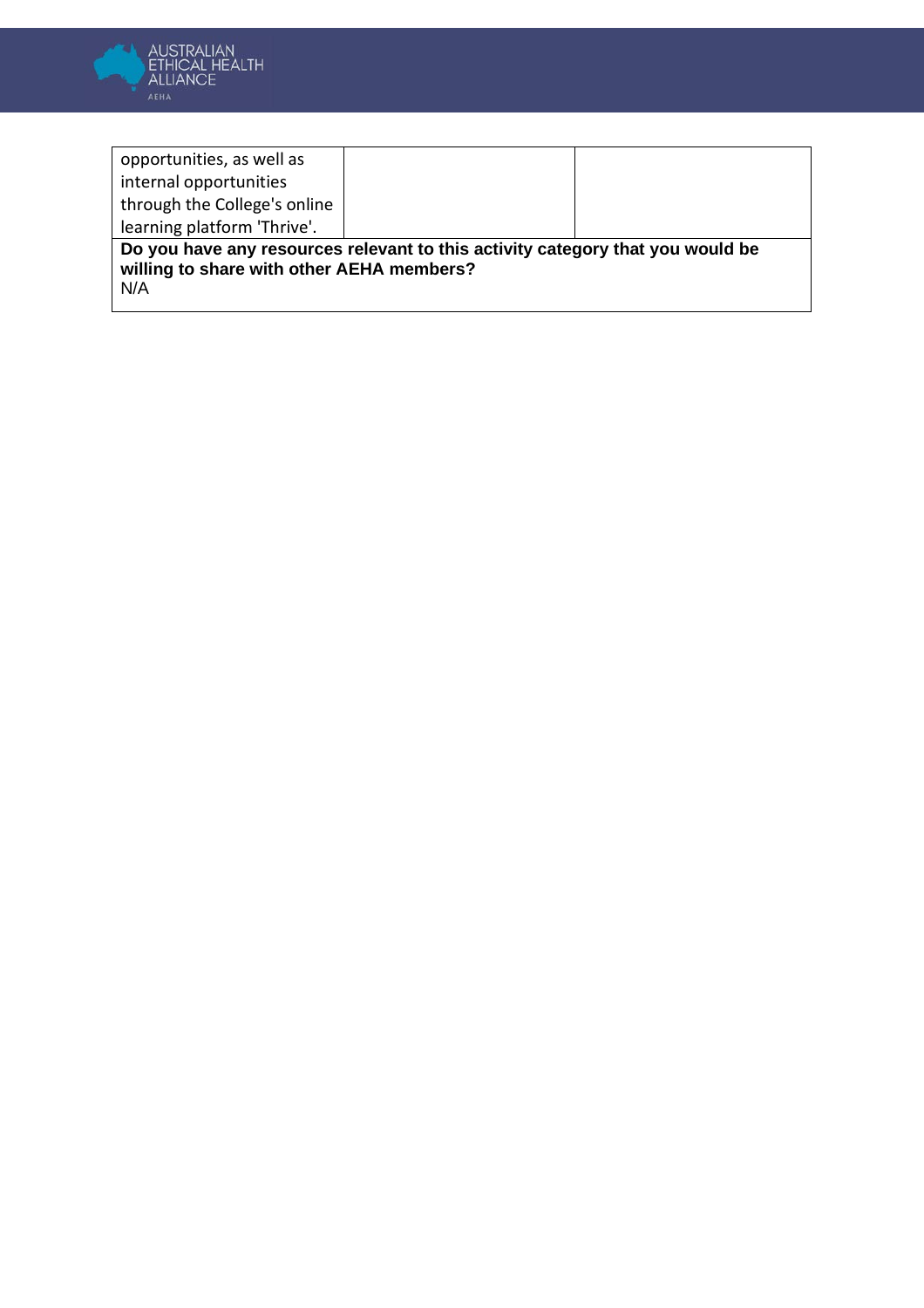

## <span id="page-12-0"></span>Category 5:

#### **We make reference to, and/or incorporate the ACF principles into our interactions with other organisations.**

### **Exemplars from AEHA organisations**

- ACF principles are articulated and applied when engaging with external parties such as sponsors, partners, collaborators, suppliers, etc
- Feedback is sought from other organisations on use of ACF principles
- Organisation prioritises engagement with other organisations that act in a manner consistent with ACF principles
- When entering into transactions with other organisations, the organisation has signed agreements (e.g., memoranda of understanding or letters of intent) – that commit both agencies to modes of collaboration that are consistent with the ACF
- Organisation has policies and processes for external engagement that reflect ACF principles
- There is a staff member or committee that is explicitly tasked with ensuring that ACF principles are reflected in the organisation's external engagements

| <b>Processes currently in</b><br>place                                                                                                                                                                                                                                                                                              | <b>Developments since last</b><br>report                                                                                                                              | Goals for next 12 months                                                                                 |
|-------------------------------------------------------------------------------------------------------------------------------------------------------------------------------------------------------------------------------------------------------------------------------------------------------------------------------------|-----------------------------------------------------------------------------------------------------------------------------------------------------------------------|----------------------------------------------------------------------------------------------------------|
| <b>RACS Partnership</b><br><b>Engagement Policy outlines</b><br>the values and practices that<br>RACS adheres to and<br>promotes in working with<br>partners. Overarching<br>principles of collaboration,<br>integrity, a spirit of service,<br>respect and compassion<br>guide the development and<br>sustainment of partnerships. | Continued to work towards<br>the actions outlined in the<br>the RACS Action Plan:<br><b>Building Respect, Improving</b><br>Patient Safety (Please see<br>Category 2). | Will continue working<br>towards the RACS Action<br>Plan: Building Respect,<br>Improving Patient Safety. |
| In addition to this, the RACS<br><b>Action Plan: Building</b><br><b>Respect, Improving Patient</b><br>Safety, commits the College<br>to working with others in the<br>health sector to deal more<br>effectively with<br>discrimination, bullying and<br>sexual harassment.                                                          |                                                                                                                                                                       |                                                                                                          |
| RACS works closely with<br>mulitple partners across<br>Australia and Aoteroa New<br>Zealand on this important                                                                                                                                                                                                                       |                                                                                                                                                                       |                                                                                                          |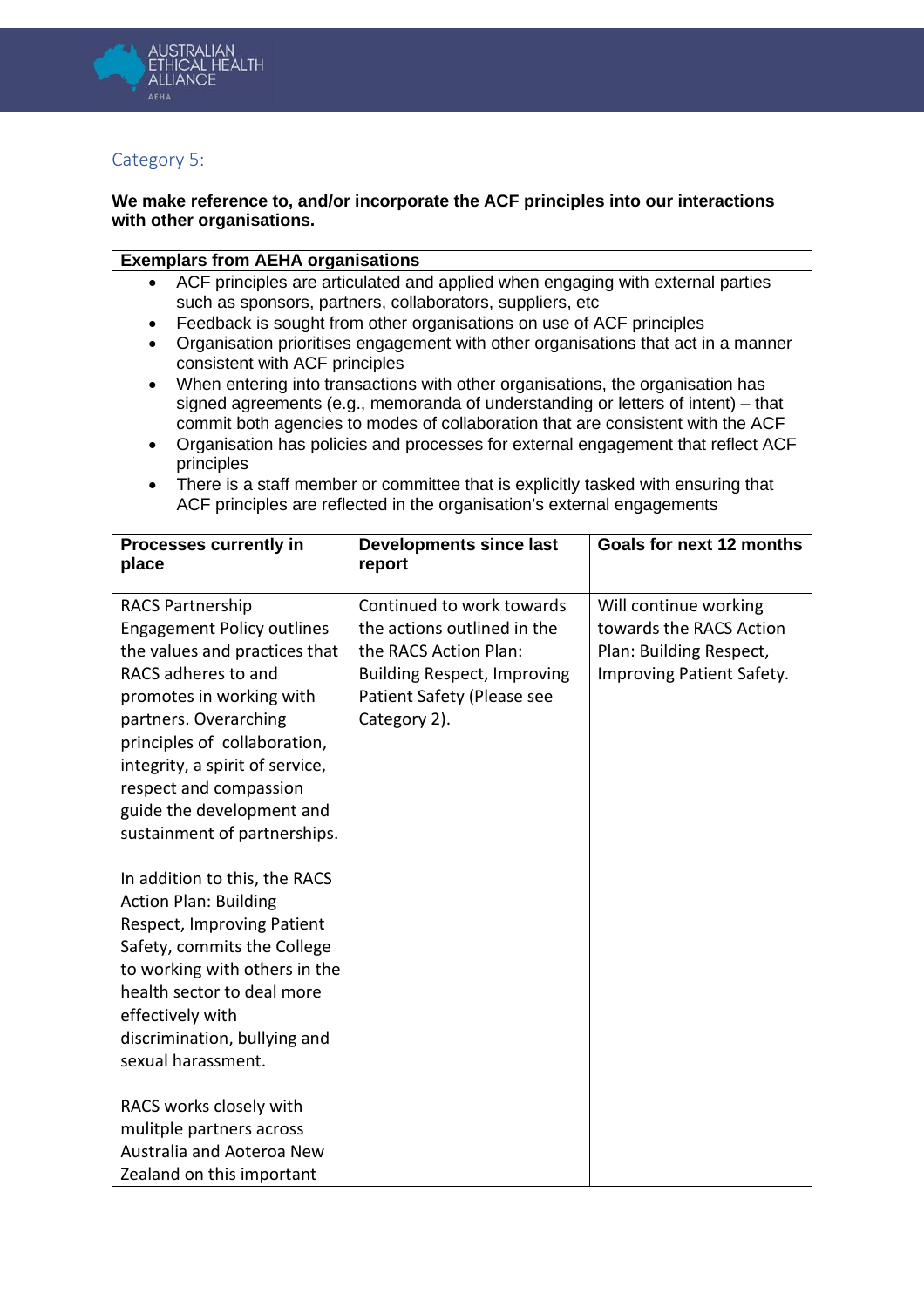

| work. Our partners include                                 |                                                                                |  |
|------------------------------------------------------------|--------------------------------------------------------------------------------|--|
| medical colleges, university                               |                                                                                |  |
| medical schools, health                                    |                                                                                |  |
| jurisdictions (including                                   |                                                                                |  |
| district health boards, state                              |                                                                                |  |
| governments and                                            |                                                                                |  |
| metropolitan health                                        |                                                                                |  |
| services) and a selection of                               |                                                                                |  |
| public and private hospitals.                              |                                                                                |  |
|                                                            |                                                                                |  |
| We have signed agreements                                  |                                                                                |  |
| - sometimes memoranda of                                   |                                                                                |  |
| understanding and                                          |                                                                                |  |
| sometimes letters of intent -                              |                                                                                |  |
| that commit both agencies                                  |                                                                                |  |
| to collaborating on issues                                 |                                                                                |  |
| that can include surgical                                  |                                                                                |  |
| education,                                                 |                                                                                |  |
|                                                            | Do you have any resources relevant to this activity category that you would be |  |
| willing to share with other AEHA members?                  |                                                                                |  |
| Please see: Collaborating for change   RACS (surgeons.org) |                                                                                |  |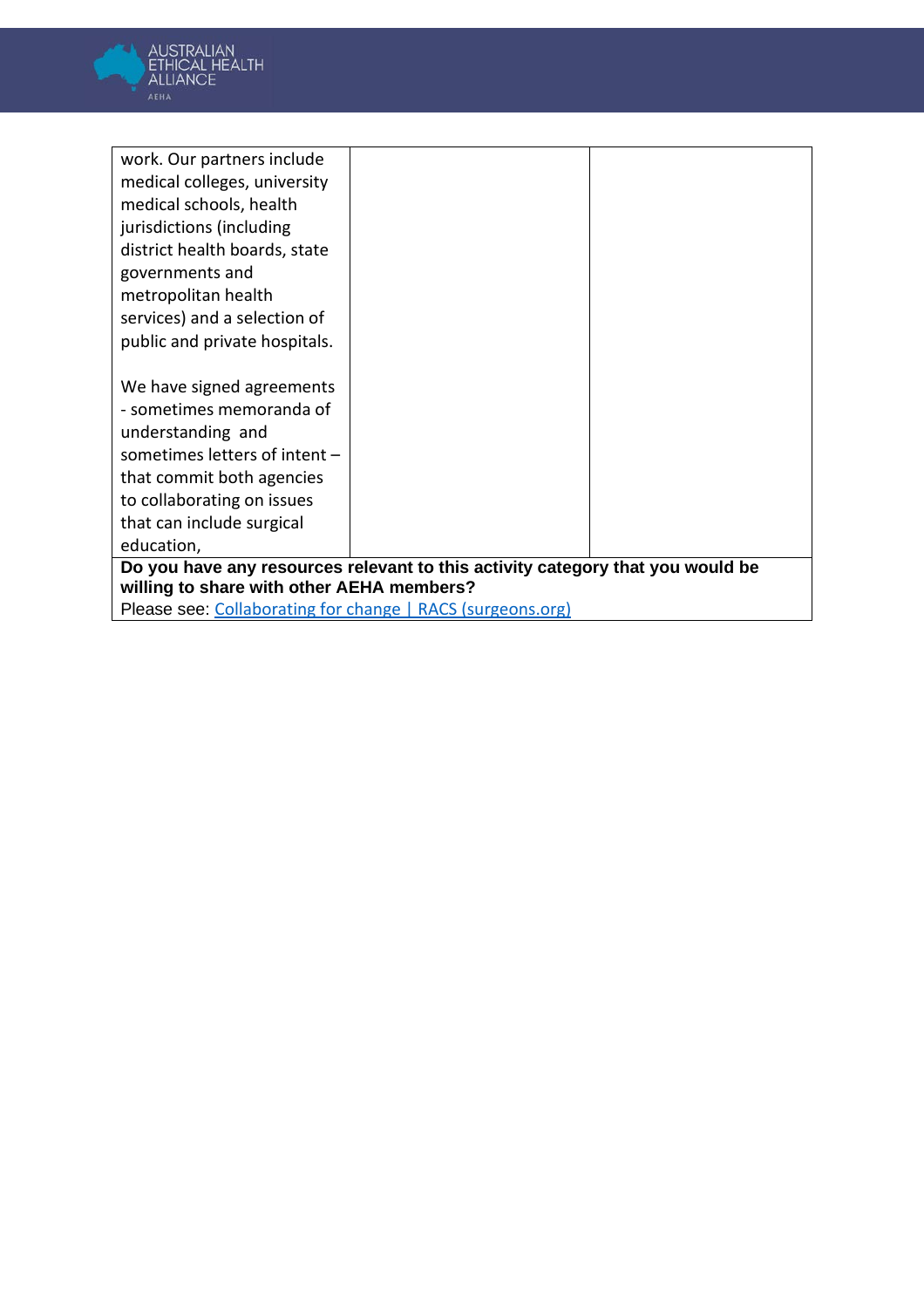

## <span id="page-14-0"></span>Category 6:

#### **We have established mechanisms to support and monitor the ongoing implementation of the ACF principles and to enable continuous practice improvement.**

|  | <b>Exemplars from AEHA organisations</b>                                                      |  |
|--|-----------------------------------------------------------------------------------------------|--|
|  | $\Omega$ and $\Omega$ is the set to $\Lambda$ $\Omega$ $\Gamma$ make the late set of $\Omega$ |  |

- Commitment to ACF principles are explicitly expected as a condition of employment, office holding or organisational membership
- Organisation monitors compliance with ethics/culture training of employees, office holders and members
- Adherence to ACF principles is included in performance reviews and key performance indicators
- Organisation has systems in place for tracking activities against ACF principles (including completing and reflecting on AEHA self-evaluation form)
- Processes are in place to manage non-adherence to ACF principles by employees, office holders and members
- Organisational leaders ensure that ethical practices are prioritised as an important feature of organisational culture and behaviour
- Reports of ethics-related activities are prepared and disseminated within and outside the organisation
- Organisation has policies and processes in place for: complaints/grievance handling; whistleblowing; registering and declaring interests
- There is a staff member or committee that is explicitly responsible for ensuring compliance with ACF principles

| Processes currently in<br>place                                                                                                                                                                                                                                                                                                        | Developments since last<br>report                                                    | Goals for next 12 months             |
|----------------------------------------------------------------------------------------------------------------------------------------------------------------------------------------------------------------------------------------------------------------------------------------------------------------------------------------|--------------------------------------------------------------------------------------|--------------------------------------|
| As highlighted above RACS<br>already has a number of<br>existing processes and<br>programs in this area.                                                                                                                                                                                                                               | Promoted our updated<br>approach to feedback and<br>complaints to the<br>membership. | Ongoing promotion and<br>monitoring. |
| In addition to this, In<br>2020, we commissioned<br>an external expert to<br>review our updated<br>complaints approach.<br>Areas specifically<br>reviewed were the<br>visibility, accessibility,<br>responsiveness,<br>restorative approach,<br>independence,<br>confidentiality,<br>accountability, monitoring<br>with a centralised, |                                                                                      |                                      |
| anonymous data                                                                                                                                                                                                                                                                                                                         |                                                                                      |                                      |